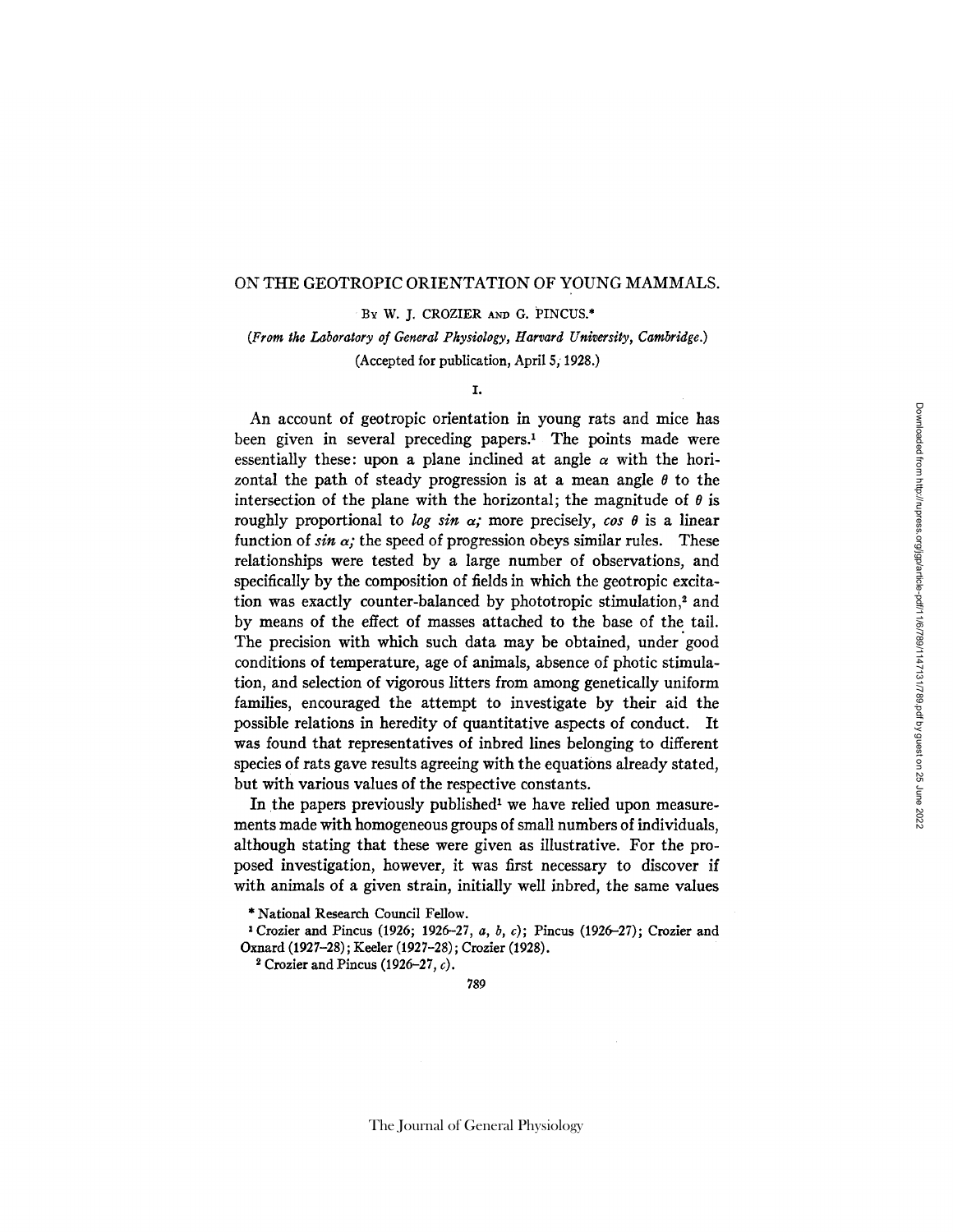of the descriptive constants could be recovered with successive generations. We then sought other strains in which either the slope of the relation between  $\theta$  and  $\alpha$  might be different, or the magnitudes of the intercepts on the axes of the *cos*  $\theta$  *vs. sin*  $\alpha$  plot, or both. It was found that the values of the constants in the strain initially used are indeed recoverable at intervals over 15 months; and that strains differing in the desired ways are in fact procurable.

II.

The families of *R. norvegicus* first used<sup>1</sup> were of a backcross stock between King inbred albinos and a dark-eyed (hooded) stock, labelled line  $K$ . This line was continued, and in two groups of experiments series of tests were again made, at different periods and with slight differences of technic, to determine the relation of the amount of orientation to the inclination of the creeping surface. The first extensive repetition of the original tests was made by a method slightly different from the one previously followed. At the beginning of each run a rat, 13 days after birth and with eyelids still unopened, was placed in a dark room at 19°-21°C. upon a large horizontal plane covered with tightly stretched wire screen of small mesh. The plane was hinged at one margin to a rigid support. When the effect of handling had more or less worn off, and the animal had begun to creep, the plane was slowly brought to a predetermined inclination to the horizontal. At the desired angle the lateral margin of the plane was held by a notched tongue of wood. In slipping into a notch a slight jarring of the plane was unavoidable, and the creeping of the rats seemed in consequence unusually variable, by comparison with series employing the older technic. The average values of  $\theta$  agreed quite well with those earlier obtained, though the variability was somewhat greater, proportionately; the slope of the best line connecting  $\theta$  and log *sin*  $\alpha$  was practically identical with that in previous tests, but the values of  $\theta$  were consistently a little lower. This was probably due in part to the lower temperature  $(20^{\circ} \pm 1.0)$  prevailing in the later tests  $(cf. 23^{\circ}-25^{\circ}$  in Series I, III, etc.).

The newer technic was improved by eliminating the "catch" mechanism and substituting for it a stout cord working over a smooth pulley. The cord could be held fast at definite points corresponding to known elevations of the plane.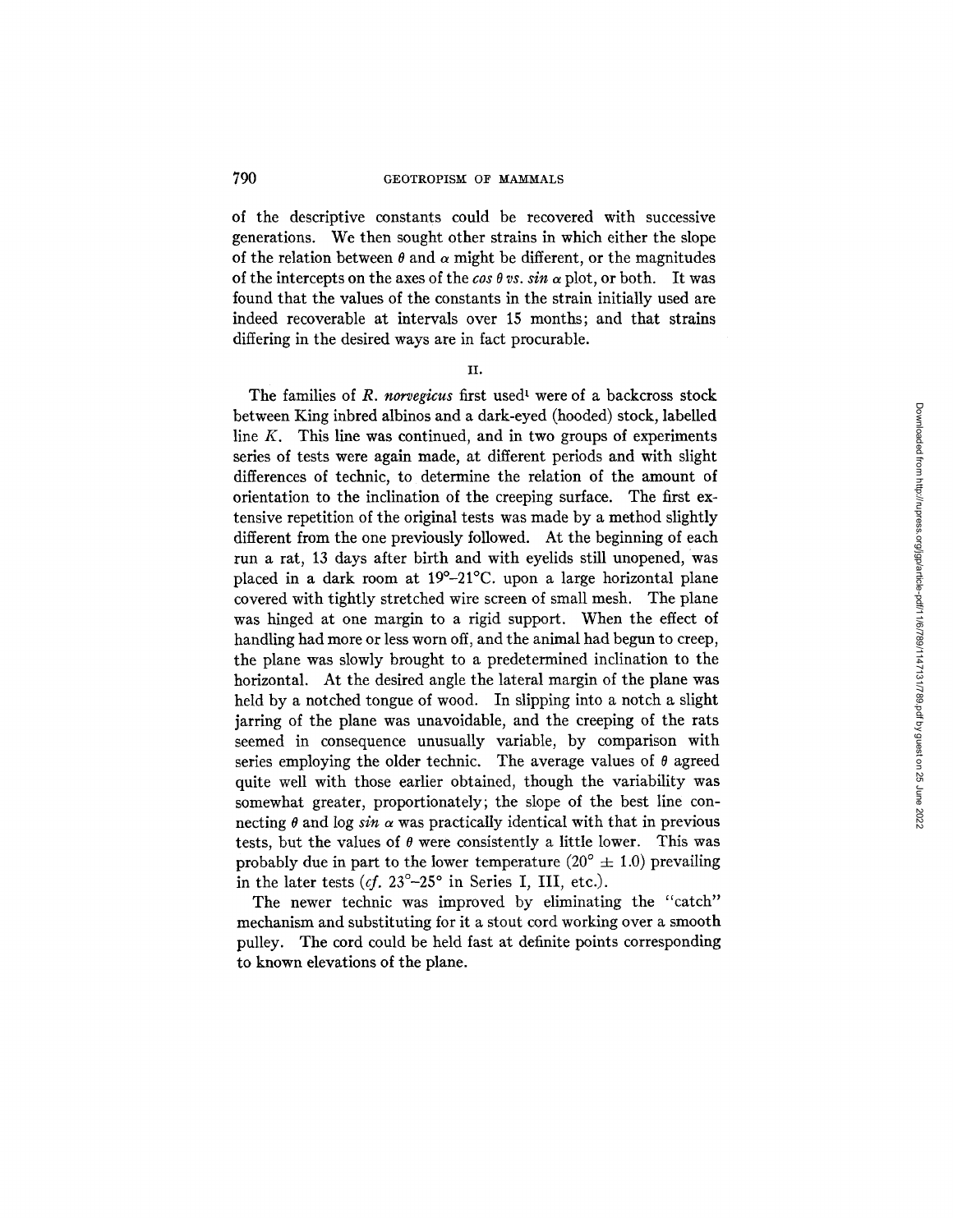A series of tests with one litter of four individuals is summarized in Table I. The averages are here based upon 40 records of orientation at each value of  $\alpha$ , as in the earlier published series of measurements with 2 individuals. These conditions were chosen for the sake of a test shortly to be applied to the measurements of variability of  $\theta$ .

The manner in which the averages in Table I agree with the results of typical earlier tests is evident in Fig. 1. Here the series with line K already published (Crozier and Pincus, 1926-27, *a;* a confirmatory series is given in Pincus, 1926-27) is labelled "Series I," the present test (Table I) is "Series *III."* (Series II, previously referred to,

## TABLE I.

Mean angles  $\theta$  of paths of negatively geotropic orientation of 4 individuals (litter mates) of *Rattus norvegicus*, line  $K$ . The inclinations of the creeping stage are given in the first column.

| $43.70^{\circ} \pm 2.05$ |
|--------------------------|
| $53.73^{\circ} \pm 2.24$ |
| $55.98^{\circ} \pm 1.72$ |
| $62.50^{\circ} \pm 1.21$ |
| $69.89^{\circ} \pm 1.18$ |
| $81.80^{\circ} \pm 0.81$ |
| $86.76^{\circ} \pm 0.43$ |
|                          |

agrees well with these but the P.E. are too large, owing to the low temperature and to the mechanical disturbances there connected with elevating one edge of the creeping platform.) In Fig. 1 it is apparent that to a reasonable approximation  $\Delta \theta / \Delta \log \sin \alpha$  is constant over the whole working range. But it is equally clear that, with these coordinates, the curve is in reality a long-drawn S. Every series of tests has shown this to be true. The meaning of this relationship will be discussed in a different connection.

As demonstrated previously,<sup>1</sup> the function involving  $\theta$  and  $\alpha$  which gives a rectilinear plot is  $\Delta \cos \theta / \Delta \sin \alpha = constant$ . Measurements of Series I and III are given in this form in Fig. 2.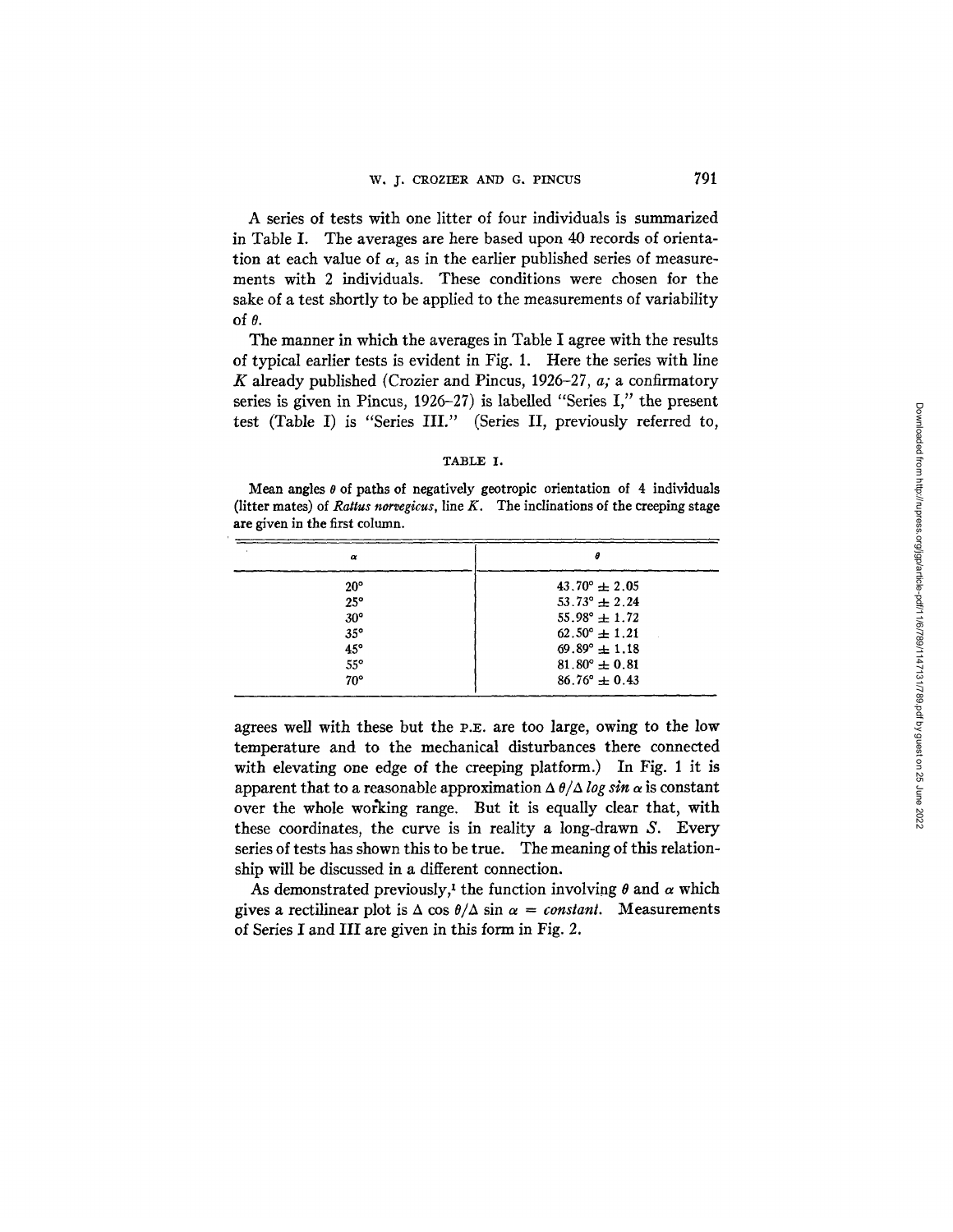# 792 GEOTROPISM OF MAMMALS

III.

It has been objected (Hunter, 1927) that successive readings of  $\theta$ in such experiments may give bimodal frequency distributions, or



FIG. 1. Showing the agreement in the relation between amplitude of negatively geotropic orientation  $\theta$  and *log sin*  $\alpha$ , where  $\alpha$  is the angle between plane of creeping and the horizontal, in two series of tests with young rats (R. norvegicus, line K; see text) made 15 months apart. The height of the vertical bars  $= 2$  P.E. For certain purposes the relation may be regarded as effectively rectilinear, though in reality sigmoid.

distributions quite asymmetrical. If proper and reasonable precautions are taken, and attention paid to the geometry of  $+$  and  $\theta$ ,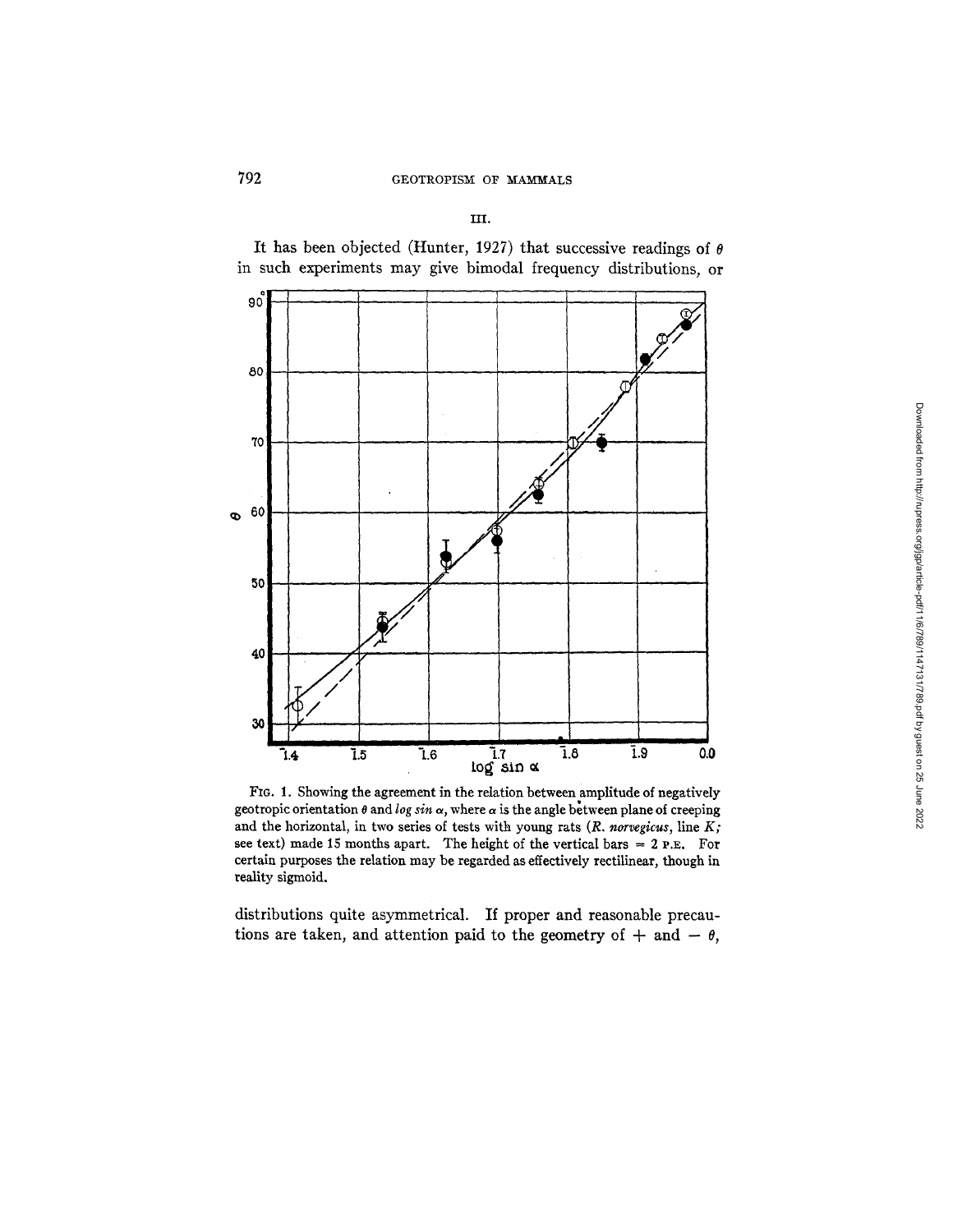we have found this not to be true. Certain effects which may produce such results have already been commented upon (Crozier, 1928; Crozier and Stier, 1927-28). For the present data, Series I and III, we may as a direct test consider certain properties of the measured



FIG. 2. The agreement of two independent series, I and III, in terms of a linear connection between *cos o* and *sin* a. See text.

variability of 0 in the two series, and also the relation between *median*  magnitudes of  $\theta$  from combined frequency distributions of Series I and III. Figs 3 and 4 show that the median values of  $\theta$  are related to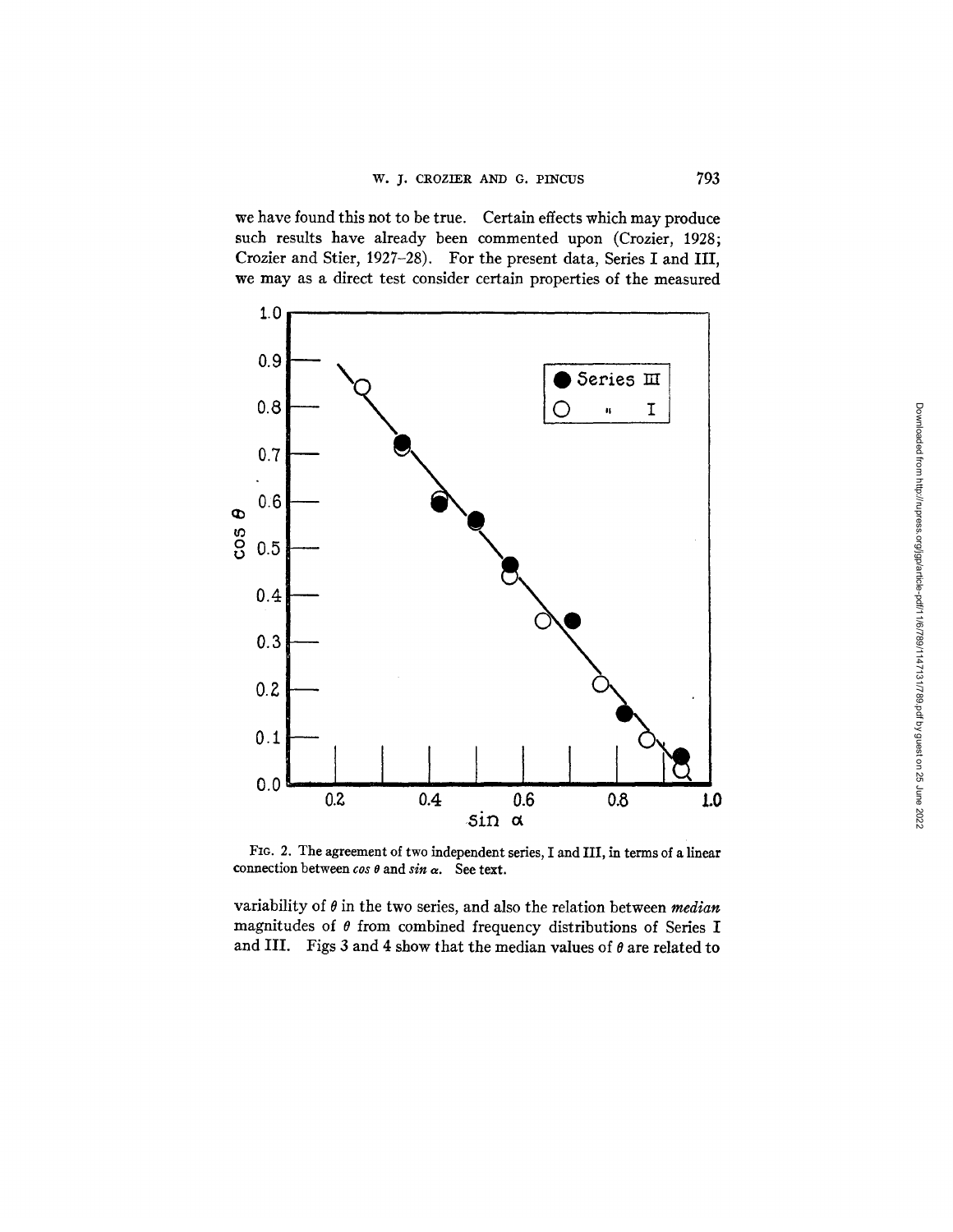*log sin*  $\alpha$ , and of cos  $\theta$  *med.* to *sin*  $\alpha$ , exactly as are the means (Figs. 1) and 2). The evidence from the P.E. of  $\theta$  is perhaps not so obvious, but is even more powerful. We already know that *C.V. 0* (or, n being constant, P.E.  $\times$  100) decreases rectilinearly with *log sin*  $\alpha$ .



FIG. 3. 0 *median* from combined distributions of Series I and III bears the same relation to  $\log \sin \alpha$  as does mean  $\theta$ .

If in the course of the experiments two litters of like individuals are compared, the same number of observations  $(n)$  being taken in each set at each value of  $\theta$ , but with more individuals in one set than in the other, then for the set with fewer individuals the relative variability should be found lower at a given value of  $\alpha$ , but should decrease *less*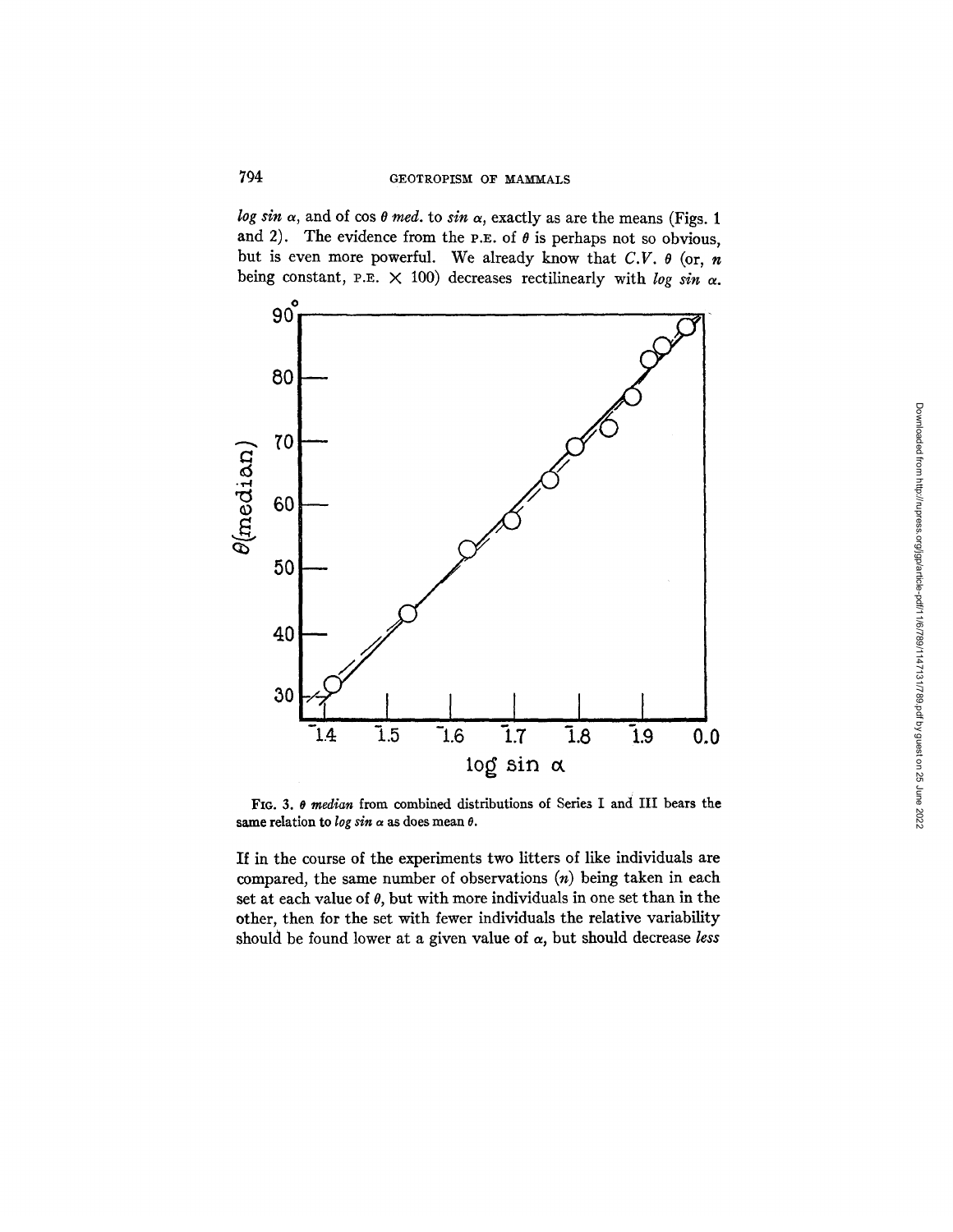rapidly as  $\alpha$  increases. The point is that if the experiments are properly conducted the method of averaging should eliminate all but "chance" values of  $\theta$  due to momentary individual causes; hence, since  $\Delta C.V./\Delta log sin \alpha$  is constant, and the gravitational vector must



FIG. 4. *Cos 0 median* from combined measurements of Series I and III bears the same relation to  $sin \alpha$  as does  $cos \theta$  mean.

therefore be regarded as eliminating change influences of external forces capable of affecting the orientation, and according to exactly the same law as that by which  $\theta$  itself is controlled, the variability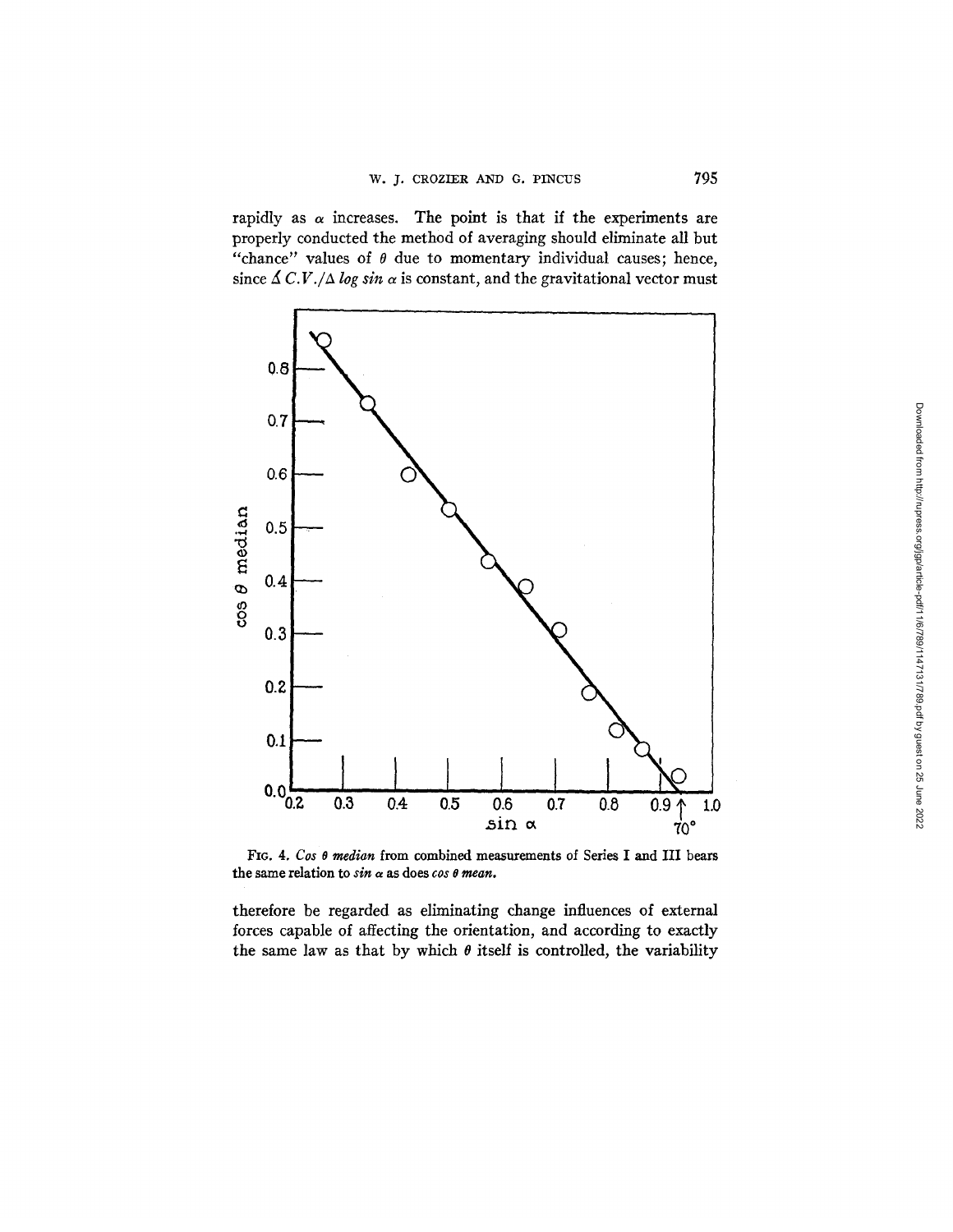of internal origin bulks relatively twice as large in a series with twice the number of individuals. Fig. 5 shows that in Series III, with 4 **individuals, the decline of**  $\frac{100 \times P.E.}{\theta}$  **with increasing** *log sin* $\alpha$  **is almost** exactly twice as rapid as with Series I (2 individuals).

IV.

Of great importance for the objective of these experiments is the finding of races of rats or mice in which the constants in the equations



FIG. 5. The variability of  $\theta$ , expressed by P.E.  $\theta$  as a percentage of the mean (the number of variates being 40 in each case) declines directly as  $\log \sin \alpha$  increases. The rate of the decline is directly proportional to the number of individuals concerned: in Series I, 2 individuals, in Series Ill, 4, the slopes of the lines being in the ratio 1:2.1.

describing geotropic orientation are different from those found in the race thus far used. The genetic utilization of such differences, supposing them to be found, can provide upon the one hand a biological test of the reality of the behavior-constants, and upon the other a means for the consideration of certain concrete aspects of behavior in relation to inheritance. Two kinds of difference might be expected among races for which the general formulation already used is applicable. The slope of the rectilinear relationship between  $\cos \theta$  and  $\sin \alpha$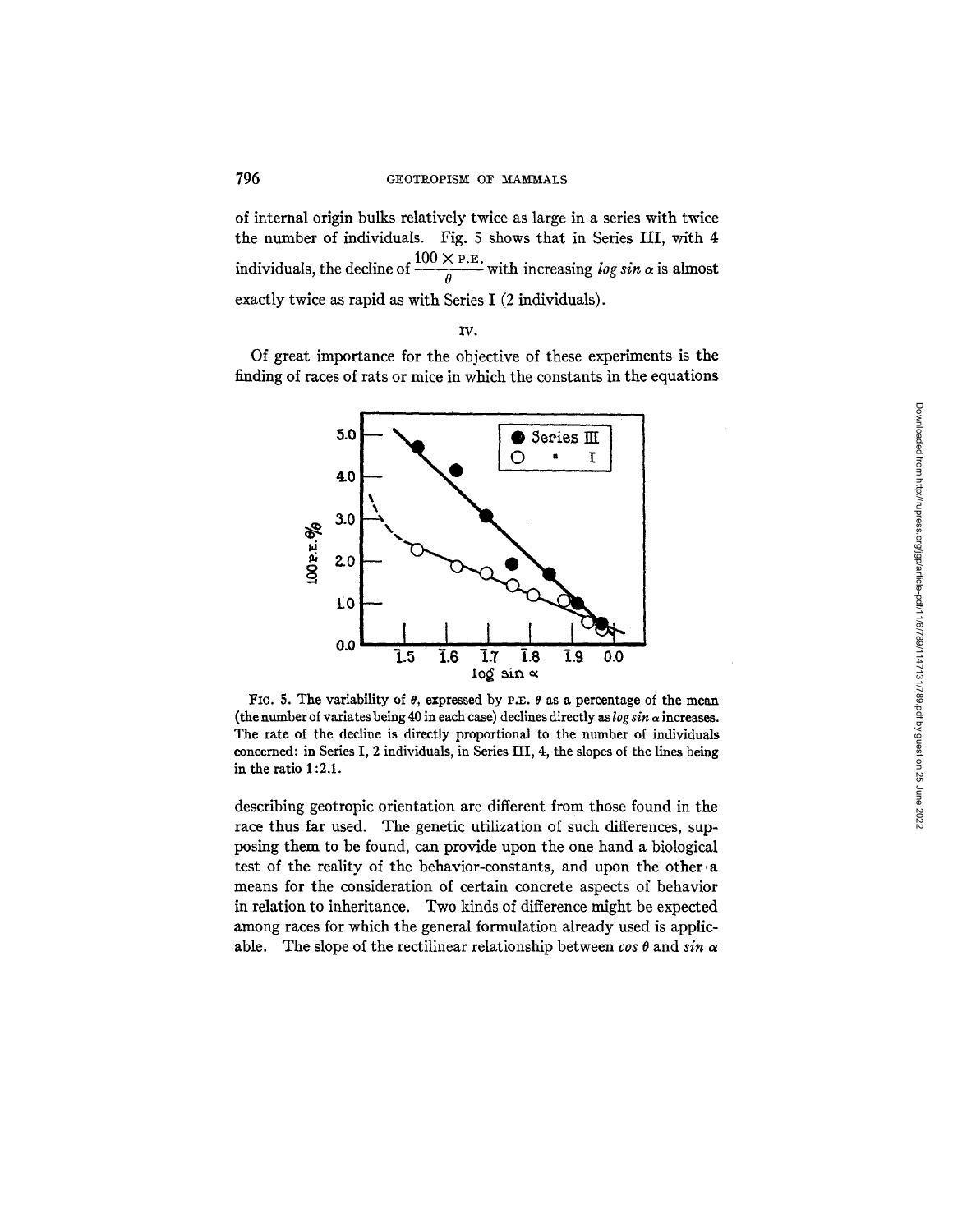might be different; or, with equivalence of slope, the intercepts might not be the same. With *R. rattus* it was in fact found (Crozier and Pincus, 1927-28, d) that the constants in the equations differed from those gotten with *R. norvegicus.* Experiments with several strains



FIo. 6. Upward geotropic orientation of two series of rats of strain A (see text); Nos. 1-6, open circlets; Nos. 7-12, circlets with bar; means, 1-12, solid circlets. The ordinate scale is relatively larger than in Fig. 1, and the S-form of the relation between  $\theta$  and log sin  $\alpha$  is therefore more pronounced; the linear proportionality between  $\theta$  and log sin  $\alpha$  is still sufficiently close for some purposes.

have since shown that, independently of possible connections with body weight or slight differences of age, it is possible to obtain strains of rats and of mice in which both kinds of difference from *R. norvegicus,*  strain K (Crozier and Pincus, 1926-27 *a;* and Pincus, 1926-27), are definite and specific. The strain most extensively used for compari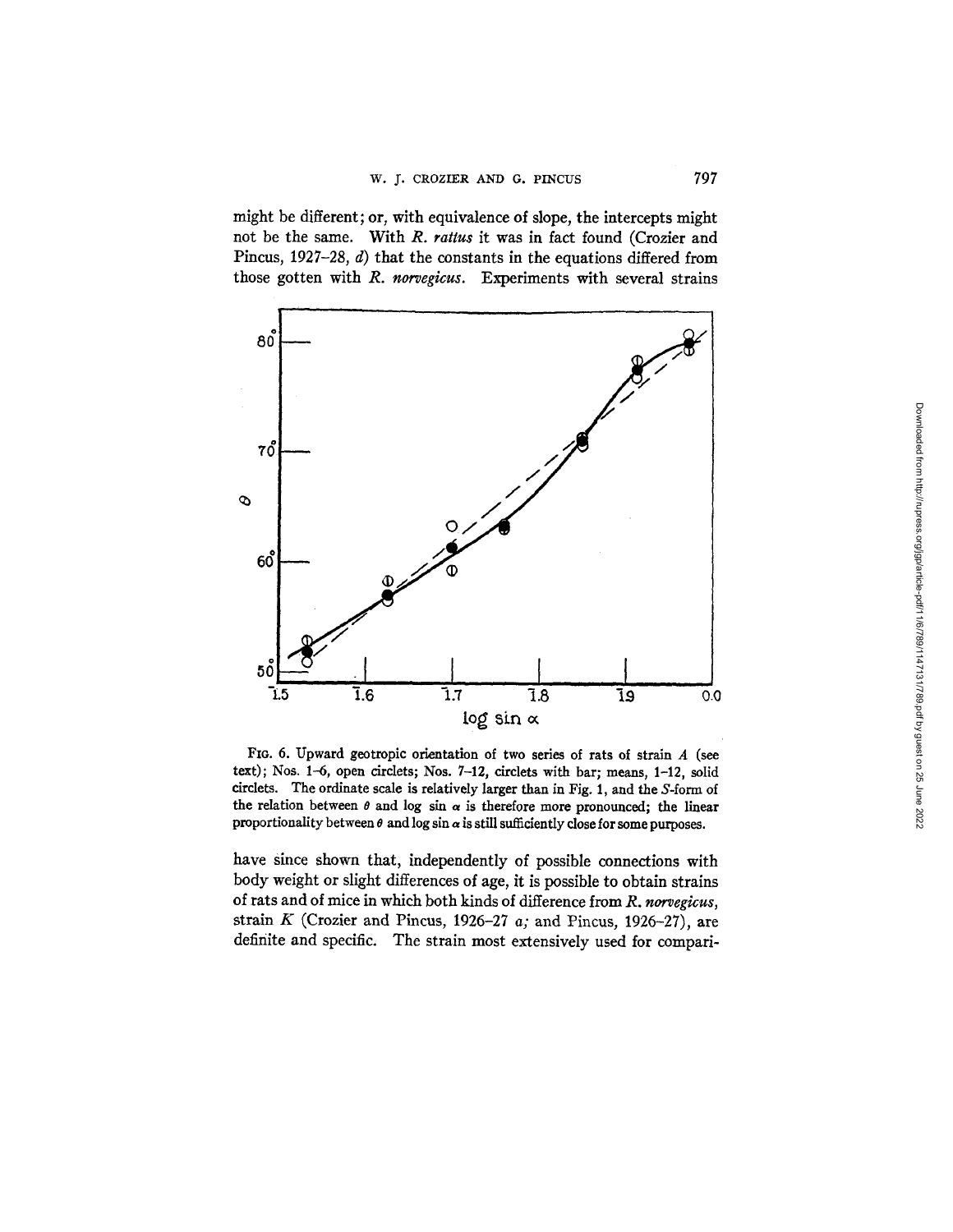son, labelled A, is characterized here in illustration of this point. This particular strain has been used with strain  $K$  in genetic experiments of the sort earlier forecast (Crozier and Pincus, 1926-27,  $d$ ); the results will be considered in a subsequent paper. Strain  $A$  is a red-eyed yellow hooded race which had been bred brother to sister for ten generations after previous loose inbreeding.



FIG. 7. The relationship between cos  $\theta$  and sin  $\alpha$  for strain A; individuals 1-6, open circlets; 7-12, circlets with bar; general means, solid circlets.

Occasional temporary geopositive orientation is observed in both the strains here considered. Such geopositive orientation is also amenable to quantitative treatment, but we do not attempt this at present. The initiation of a geopositive phase is marked by peculiar sidewise creeping during which the animal moves upward at a steadily decreasing angle, so that its path forms a curve. It may move hori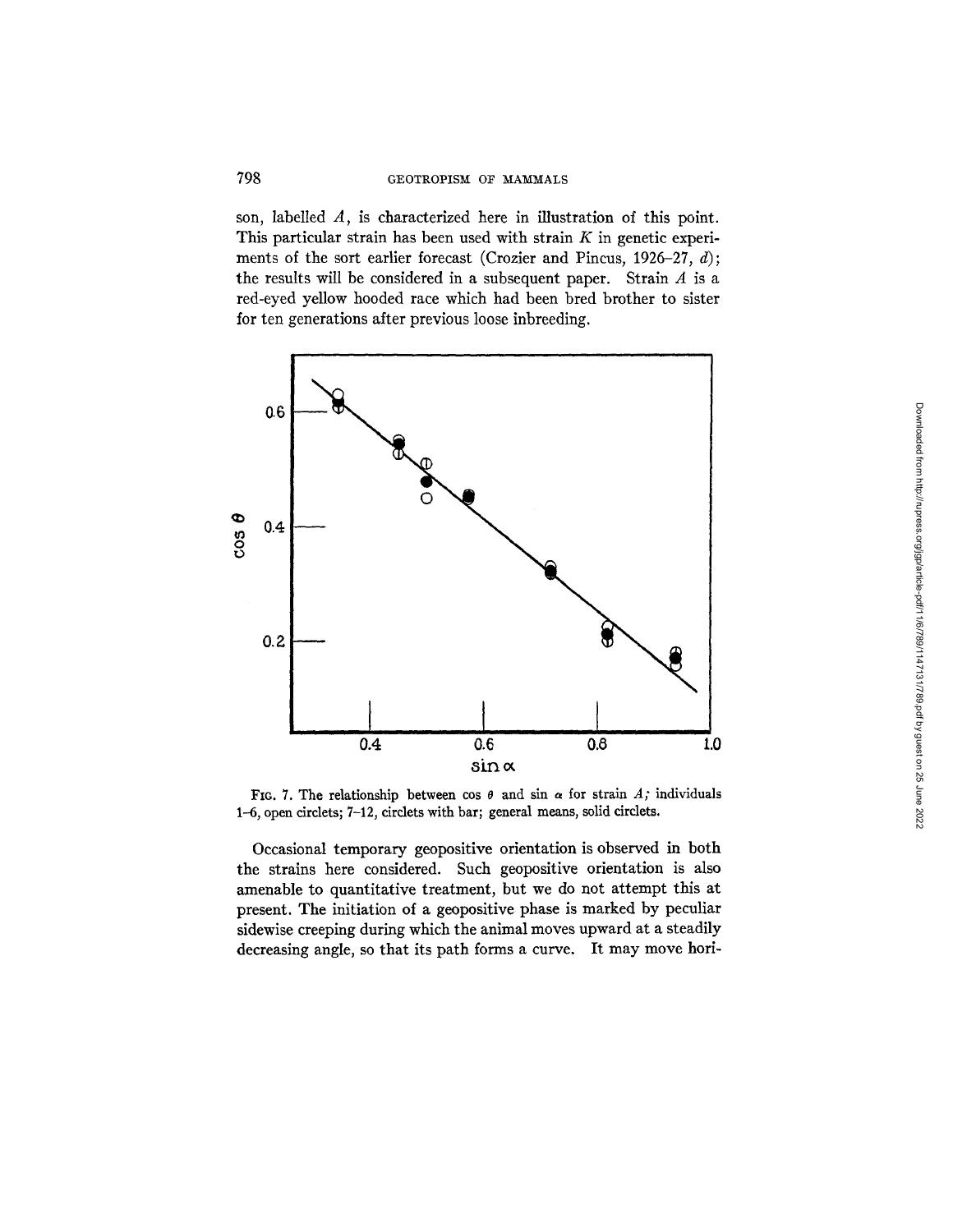zontally for a while, but, in any such case, it eventually turns downward and moves at an angle which is about equal to the angle  $(\theta)$  of geonegative orientation characteristic of the angle of inclination employed. The change to a geopositive phase is almost always heralded by the peculiar sidewise movement described, during which the animal seems to be struggling between a tendency to move upward



FIG. 8. Frequency distributions (line A, 12 individuals) of  $\theta$  at several values of a. See text.

and an almost equal tendency to move downward. (Geopositive orientation seems to occur more frequently at lower angles of inclination.) Such orientation was found to occur much more frequently in line  $A$  than in line  $K$ . It is noteworthy in this connection that for line K measurements of  $\theta$  can be taken with some reliability at  $\alpha = 15^{\circ}$ , but that this is impossible with  $A$ . Thus there may be some connection between this greater sensitivity of line  $K$  to geotropic stimulation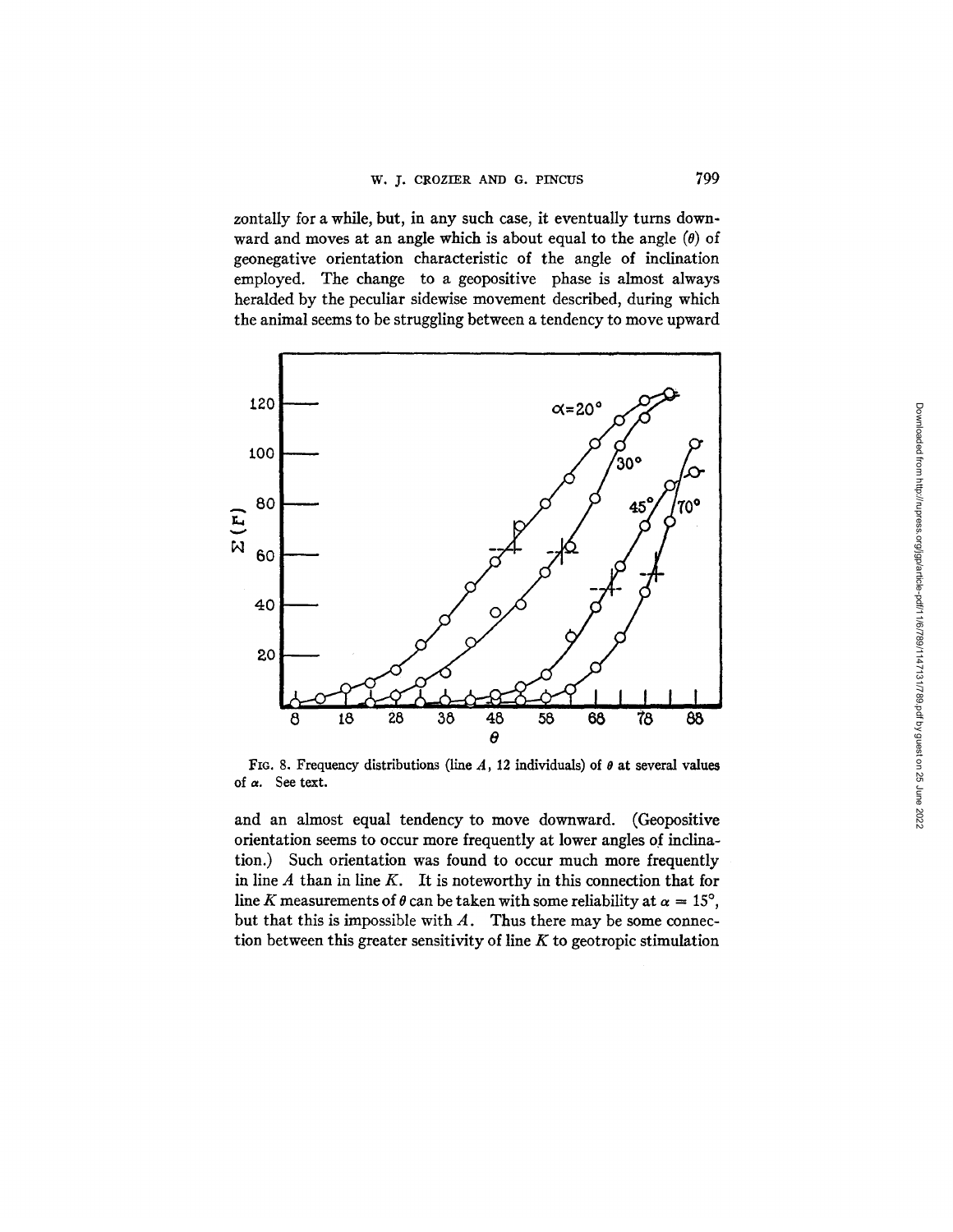(note also the steepness of the slope of the curve (Fig. 9)), and its infrequent geopositive orientation.

Two comparable litters of the tenth inbred generation of A, containing 6 individuals each, were tested independently. The weights, on the 12th day for Nos. 1-6, 13th day for Nos. 7-12, were respectively 13.0 to 15.5 gm. and 15.5 to 18.0 gm. As in earlier tests, there is no apparent correlation of geotropic performance with body weight. Differences of 2 days in age are likewise of no significance, as other experiments with individuals on successive days amply prove. Average

## TABLE II.

Geotropic orientation of young rats of race  $A$ , 10th inbred generation (see text); 12 individuals, in 2 series of 6 each (the 2 series given separately in Fig. 6). The means from the single individuals being comparable, all are averaged together. The nature of the frequency distributions is indicated in Fig. 8.  $\alpha =$ inclination of the surface,  $\theta$  = angle of upward orientation,  $n$  = number of observations.

| $\boldsymbol{\alpha}$ | 11  |                          |
|-----------------------|-----|--------------------------|
| $-20^\circ$           | 125 | $51.88^{\circ} \pm 0.23$ |
| $25^\circ$            | 118 | $56.97^{\circ} \pm 0.21$ |
| $30^\circ$            | 123 | $61.39^{\circ} \pm 0.18$ |
| $35^\circ$            | 112 | $63.19^{\circ} \pm 0.16$ |
| $45^{\circ}$          | 92  | $71.24^{\circ} \pm 0.14$ |
| $55^\circ$            | 113 | $77.69^{\circ} \pm 0.16$ |
| $70^{\circ}$          | 109 | $80.17^{\circ} \pm 0.10$ |

values of  $\theta$  derived from trials with rats one to six and seven to twelve are plotted in Figs. 6, 7. The two series again demonstrate the kind of concordance obtainable in these experiments. The average magnitudes of  $\theta$  from all observations are summarized in Table II. With so many individuals in one series, it is worth while to refer to the frequency distributions of  $\theta$  at constant values of  $\alpha$ . The distributions (as in Fig. 8) are slightly skewed, with a "tail" of low values of  $\theta$ . Modes and medians are close together. As with other series of measurements, we can expect that the observed frequencies of negative departures from the mode should descrease almost logarithmically with the extent of the departure. This should appear most clearly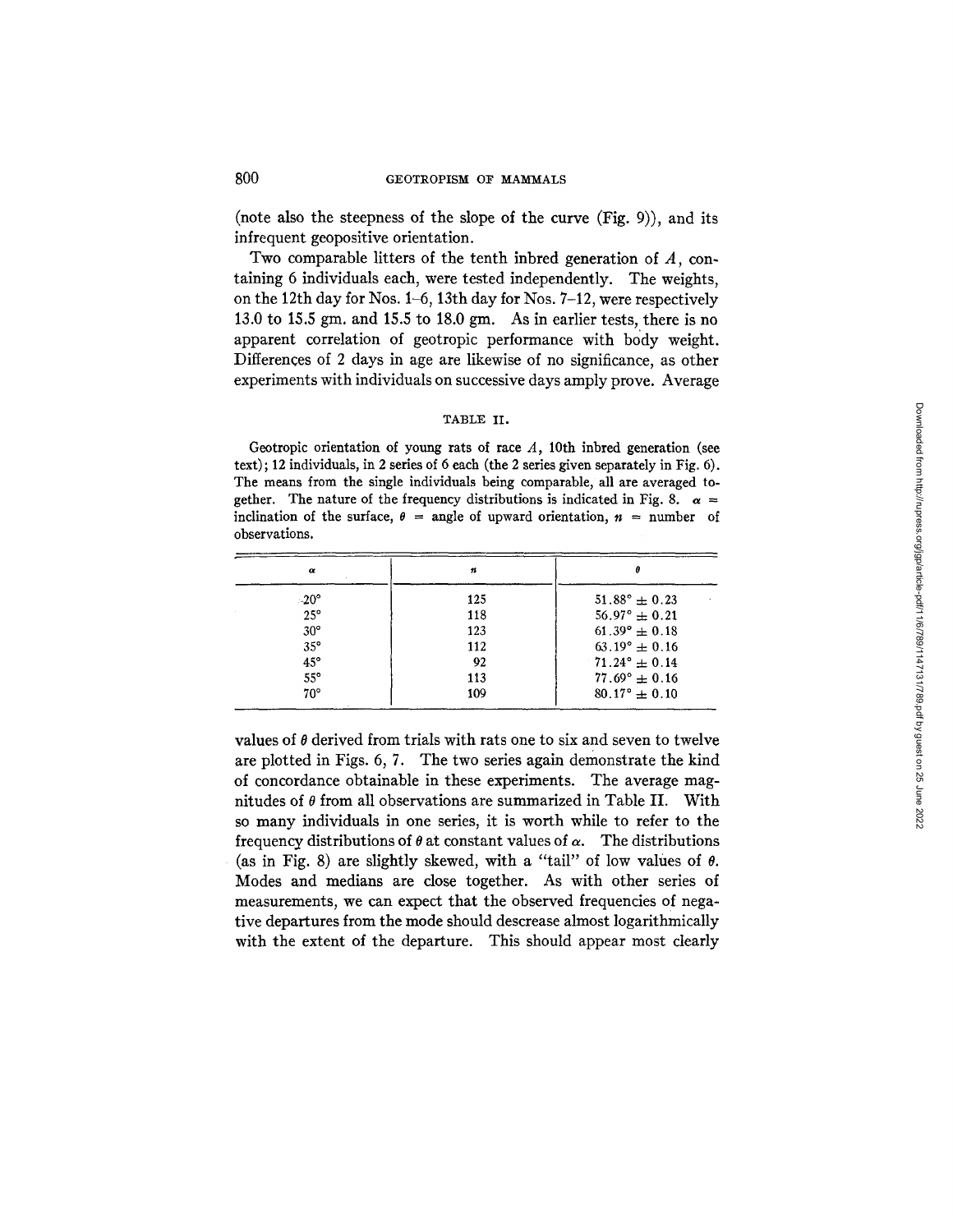at intermediate values of  $\alpha$ , since at low values of  $\alpha$  the "normal" spread of  $\theta$  is wide.<sup>3</sup>



FIG. 9. Comparison of the lines connecting  $\cos \theta$  and  $\sin \alpha$ , for *R. norvegicus* line  $K$  and line  $A$ . Data from Figs. 2 and 7. See text.

Comparison of lines  $K$  and  $A$  is most easily made through Figs. 2 and 7. In Fig. 9 the lines fitting cos  $\theta$  vs. sin  $\alpha$  have been reproduced on one grid. The slopes are quite different, and the lines moreover

On this basis it is possible to institute tests of series of such measurements, in a way which may be employed to discover the presence of extraneous (non gravitational) excitation factors.